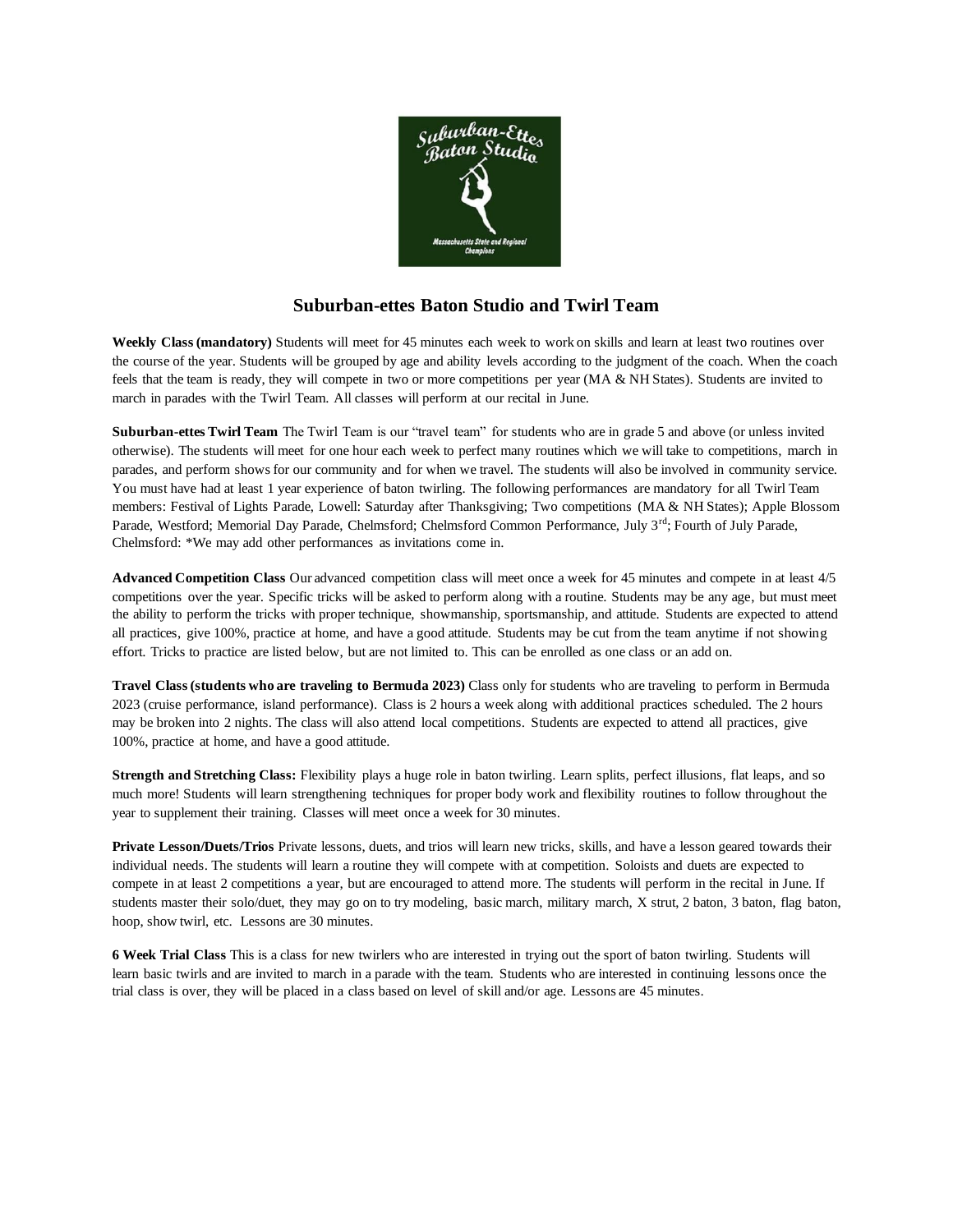### Studio Policies

Twirlers should be on time for class, dressed and ready to go by class time. All team members must stretch before class. We may stretch as a team when class starts, but soloists are encouraged to stretch before their class time.

We are not responsible for lost or stolen items. Please leave your valuables at home!

#### **Snow Policy:**

Please check your email by 2:45. If class is canceled due to weather, a message will be sent to your email address. Even though school may have been canceled for the day, the studio may be opened if the weather and roads have been cleared. We do not off er refunds due to weather cancellation. If your solo is canceled due to weather, you may contact your coach to schedule a make-up on their availability.

#### **Holidays and Vacations:**

No classes are held on holidays and MA school vacations.

#### **Classroom Conduct:**

Please show respect for your teachers and fellow twirlers. No gum chewing will be allowed while twirling on the floor. Regular attendance and prompt arrival is appreciated.

#### **Parent Conduct:**

Please be a good role model and keep it positive! Negative or inappropriate language and/or behavior will not be tolerated and may result in dismissal of both parent and/or student from Suburban-ettes Baton Studio. Please communicate concerns sooner rather than later by contacting the studio.. Every effort will be made to address your concerns in a timely manner.

#### **Student and Parent Use of Social Media:**

Use of Facebook, Twitter, Instagram, LinkedIn, blogging and other social media outlets is commonplace. This policy is intended to provide Suburban-ettes Twirl Team parents and students guidelines for the use of social media.

- You do not have permission to share personal information about the staff, students and/or their families or any proprietary and/or confidential information is strictly prohibited.
- Parents and students should never post negative comments about other schools, teachers, or events, including competitions, conventions and performances.
- Please be cautious when posting pictures, you are representing the studio when pictures are posted.

#### **Dropped Classes:**

If a student drops a class, you are still responsible for that month's tuition. To officially drop a class a parent must notify the studio the prior month and expected to be in the routine already finished for competitions and/or performances if needed.

#### **Fundraising Funds:**

All funds raised by an individual team member will go directly into their Suburbanettes account. It is only to be used for Suburbanettes funds while on the team. Once graduated or leaving the team, all funds go directly into the team's general fund.

#### **Studio Liability:**

Suburban-ettes Baton Studio and its instructors are not liable for personal injuries occurring during class time, competitions and/or performances on or off the premises. Students and/or parents are individually responsible to inform the instructor or the studio of any physical limitations which may prevent full participation in studio activities. If a twirler cannot physically twirl due to injury, they are expected to come to practice and watch to learn placements, routine, etc. visually.

#### **Absences:**

If a student is ill, or unable to attend class, please notify the studio/instructor. Credits will not be issued.

**Returned Checks**: All returned checks will have a charge of a \$30 fee.

**Visitors:** Although we love visitors at the studio, we do ask that only twirlers are present at classes to have a non distractiblelesson. Twirlers will be called into the studio when it is their class time and dismissed when their class is over.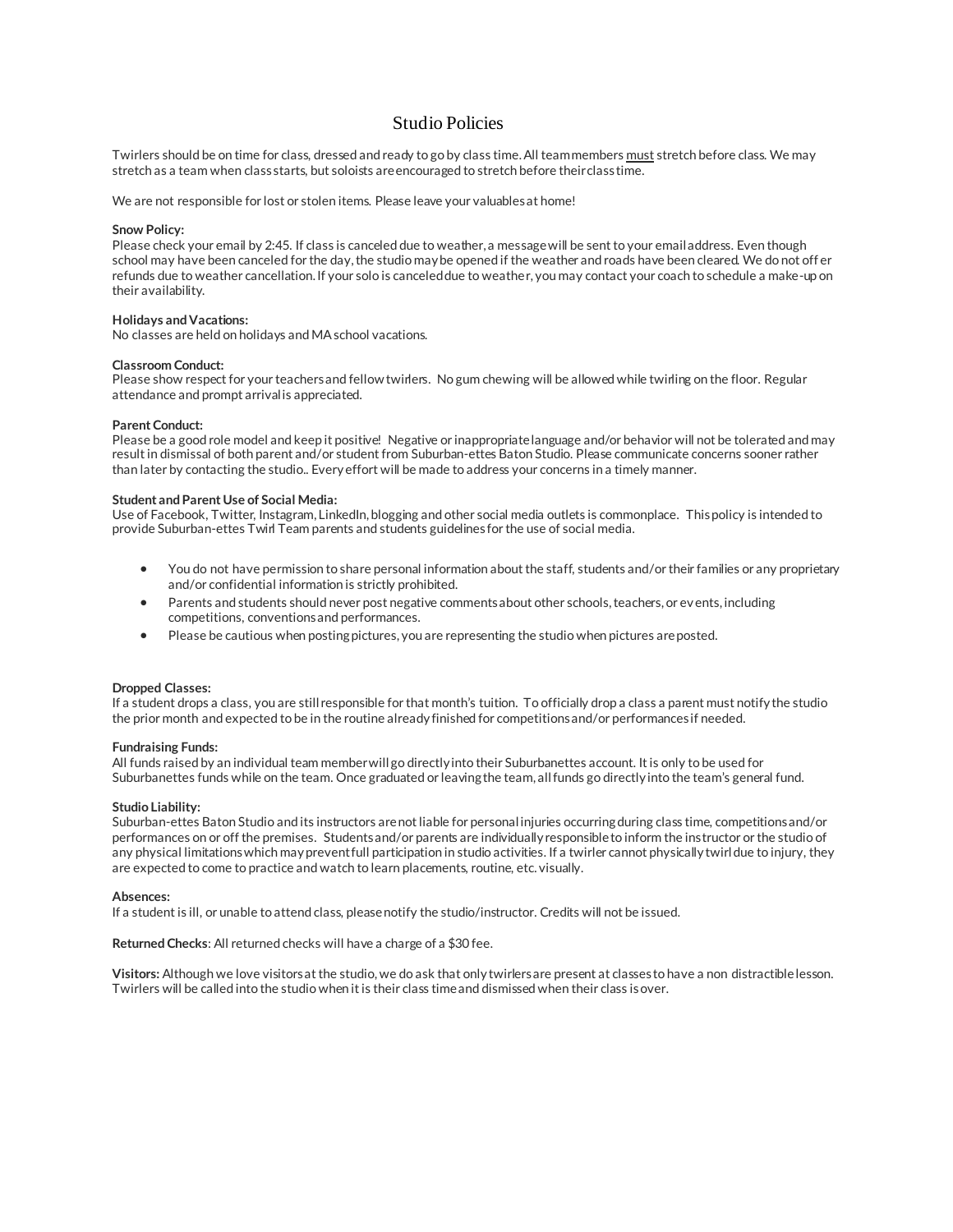## **Suburban-ettes Baton Studio 2022-2023 Registration**

Monthly Tuition: Due at the first lesson of each month. Tuition is based on an average of four classes per month. Depending on how the calendar falls, students could have 3, 4, or 5 lessons in a particular month. If tuition is not received by the first two-week mark of the month, there will be a \$10 late fee added. A non-refundable registration fee of \$30 is due with registration.

Please check off which classes your child is interested in taking.

|            | Weekly Class (mandatory) $-45$ min                                                                                                                                                                                             |             | \$52/mo                       |
|------------|--------------------------------------------------------------------------------------------------------------------------------------------------------------------------------------------------------------------------------|-------------|-------------------------------|
|            | Suburban-ettes Twirl Team - 1 hr<br>(For students in 5 <sup>th</sup> grade and above/or unless<br>invited otherwise)                                                                                                           |             | \$20/mo                       |
|            | Second Class $-45$ min                                                                                                                                                                                                         |             | \$25/m <sub>o</sub>           |
|            | Advanced Competition Class-45 min                                                                                                                                                                                              |             | $$52/mo$ or $$15/mo$ (add on) |
| _________  | Travel Class (students who are traveling                                                                                                                                                                                       |             | \$50/mo                       |
|            | to Bermuda $2023$ ) $-2$ hrs                                                                                                                                                                                                   |             |                               |
| _________  | Strength and Stretching Class- 30 min                                                                                                                                                                                          |             | \$25/mo                       |
|            | Private Lesson - 30 min                                                                                                                                                                                                        |             | \$60/mo                       |
|            | Duet $-30$ min                                                                                                                                                                                                                 | Per student | \$30/mo                       |
| __________ | Trio - 30 min                                                                                                                                                                                                                  | Per student | \$30/mo                       |
|            | 6 Week Trial Class - 45 min                                                                                                                                                                                                    |             | \$60 for 6 weeks              |
| __________ | <b>Registration Fee</b>                                                                                                                                                                                                        |             | \$30                          |
|            | Student Name: Name and Student Name and Student Name and Student Name and Student Name and Student Name and Student Student Student Student Student Student Student Student Student Student Student Student Student Student St |             |                               |
|            |                                                                                                                                                                                                                                |             |                               |
|            | Parent/Guardian Name: 1986 and 2008 and 2008 and 2008 and 2008 and 2008 and 2008 and 2008 and 2008 and 2008 and 2008 and 2008 and 2008 and 2008 and 2008 and 2008 and 2008 and 2008 and 2008 and 2008 and 2008 and 2008 and 20 |             |                               |
|            | Address: Note that the contract of the contract of the contract of the contract of the contract of the contract of the contract of the contract of the contract of the contract of the contract of the contract of the contrac |             |                               |
|            |                                                                                                                                                                                                                                |             |                               |
|            |                                                                                                                                                                                                                                |             |                               |
|            |                                                                                                                                                                                                                                |             |                               |
|            |                                                                                                                                                                                                                                |             |                               |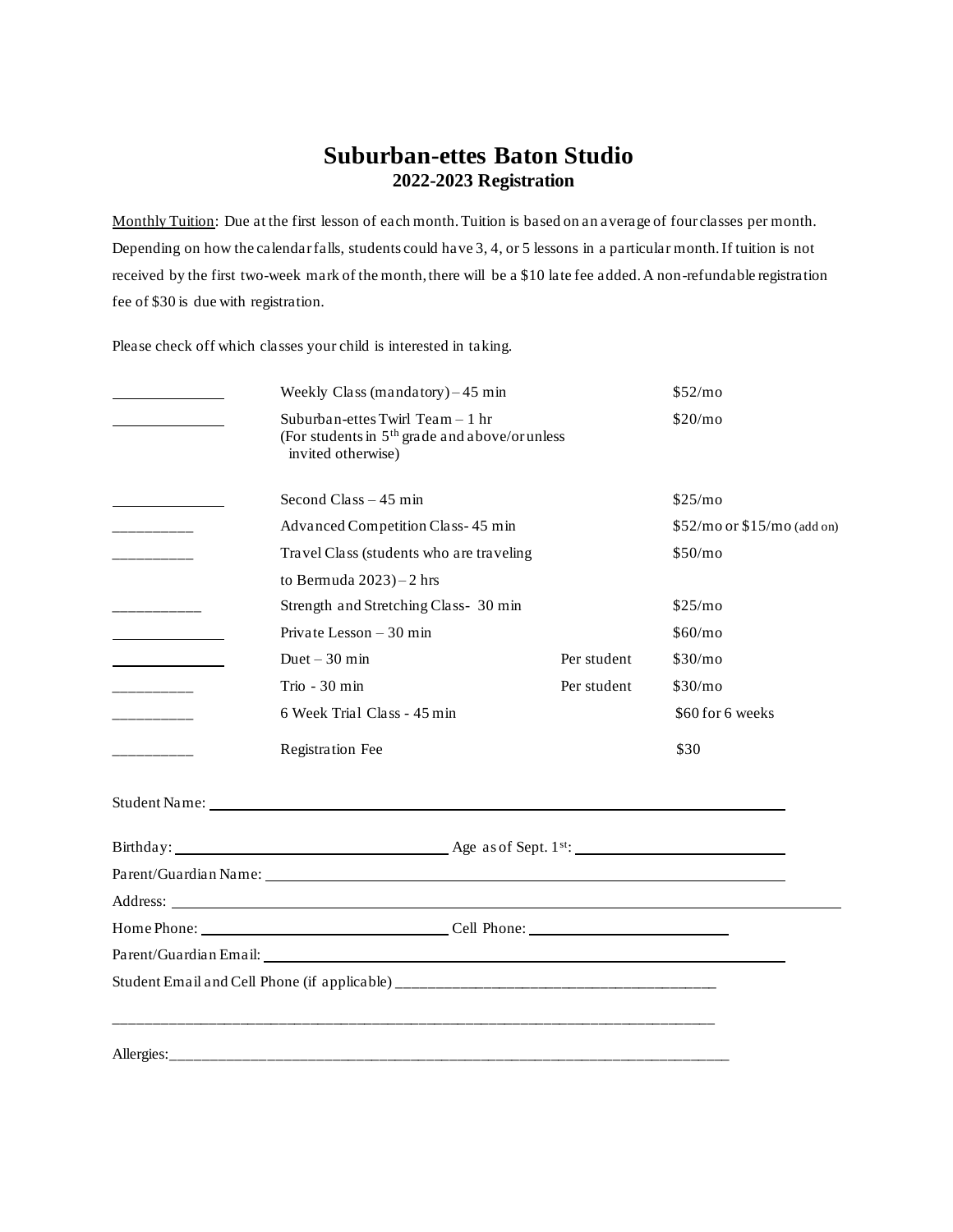Lessons will resume the week of September 12<sup>th</sup>

Tshirt Size\_\_\_\_\_\_\_\_\_

Tank Top Size\_\_\_\_\_\_\_\_\_

Studio is located at:

9 Academy Street

Chelmsford, MA

Please mail registration form, September tuition, registration fee, and signed waiver by August 31 to:

Kristina Reppucci

19 Nevada Road

Tyngsborough, MA

01879

Class schedules will be sent out the week of September 5.

Checks are payable to Suburbanettes Baton Studio.

Contact Information

Kristina Reppucci KRTwirl@aol.com 978-512-1658

Coaches:

Kristina Reppucci - Owner/Director/Coach

Amy Melanson- Coach

Alanna Grondine- Coach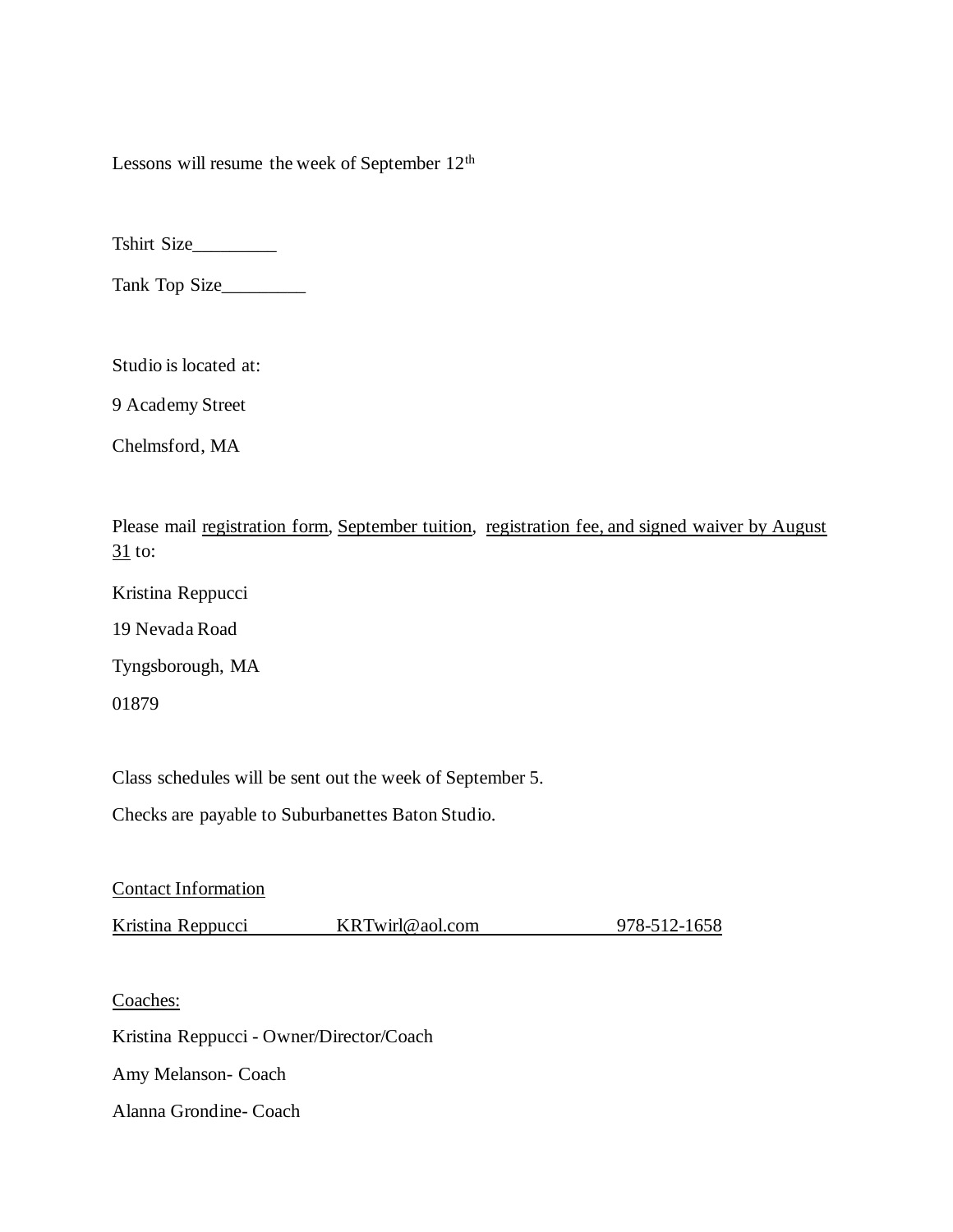# The Suburban-ettes Baton Studio and Twirl Team Liability Waiver and Acknowledgment of Risk:

## **READ AND SIGN BELOW**

I understand and agree that in participating in any baton class, workshop, competition, fundraiser, rehearsal, recital, performance or anything related under the Suburban-ettes Baton Studio and Twirl Team, there is a possibility of physical injury or death. I voluntarily agree, therefore, to assume all risks and responsibility for any such injury or accident, which might occur to me or my child during any of the Suburban-ettes Baton Studio and Twirl Team classes, rehearsals, performances, or activities. I also exempt, release, and indemnify the Suburban-ettes Baton Studio and Twirl Team, its owners, volunteers, assistants, independent contractors, employees, faculty members, and/or students from any and all liability claims, demands, or causes of action whatsoever from any damage, loss, injury, or death to me, my children, or property which may arise out of or in connection with participation in any classes or activities conducted by the Suburban-ettes Baton Studio and Twirl Team. I further hereby voluntarily agree to waive my rights and that of my heirs and assigns to hold the Suburban-ettes Baton Studio and Twirl Team, its owners, volunteers, assistants, independent contractors, employees, faculty members, and/or students liable for such damage, loss, injury, or death. I understand that I should be aware of my physical limitations and agree not to exceed them. If I am signing this waiver for my children, I certify that I am the parent or legal guardian and have the right to waive these rights.

Permission is granted the Suburban-ettes Baton Studio and Twirl Team to use photographs of students for publicity purposes.

**I have read, understood and agree to be bound by the above statement (please print your name, sign & date):**

## **PRINTED:\_\_\_\_\_\_\_\_\_\_\_\_\_\_\_\_\_\_\_\_\_\_\_\_\_\_\_\_\_\_\_\_\_\_\_\_\_\_\_\_\_\_\_\_\_\_\_\_\_\_**

**SIGNED:\_\_\_\_\_\_\_\_\_\_\_\_\_\_\_\_\_\_\_\_\_\_\_\_\_\_\_\_\_\_\_\_\_\_\_\_\_\_\_\_\_\_\_\_\_\_\_\_\_\_\_** If under 18, parents or legal guardian must sign

**FOR: \_\_\_\_\_\_\_\_\_\_\_\_\_\_\_\_\_\_\_\_\_\_\_\_\_\_\_\_\_\_\_\_\_\_\_\_\_\_\_\_\_\_\_\_\_\_\_\_\_\_\_\_\_\_** Name of Student

DATED: \_\_\_\_\_\_\_\_\_\_\_\_\_\_\_\_\_\_\_\_\_